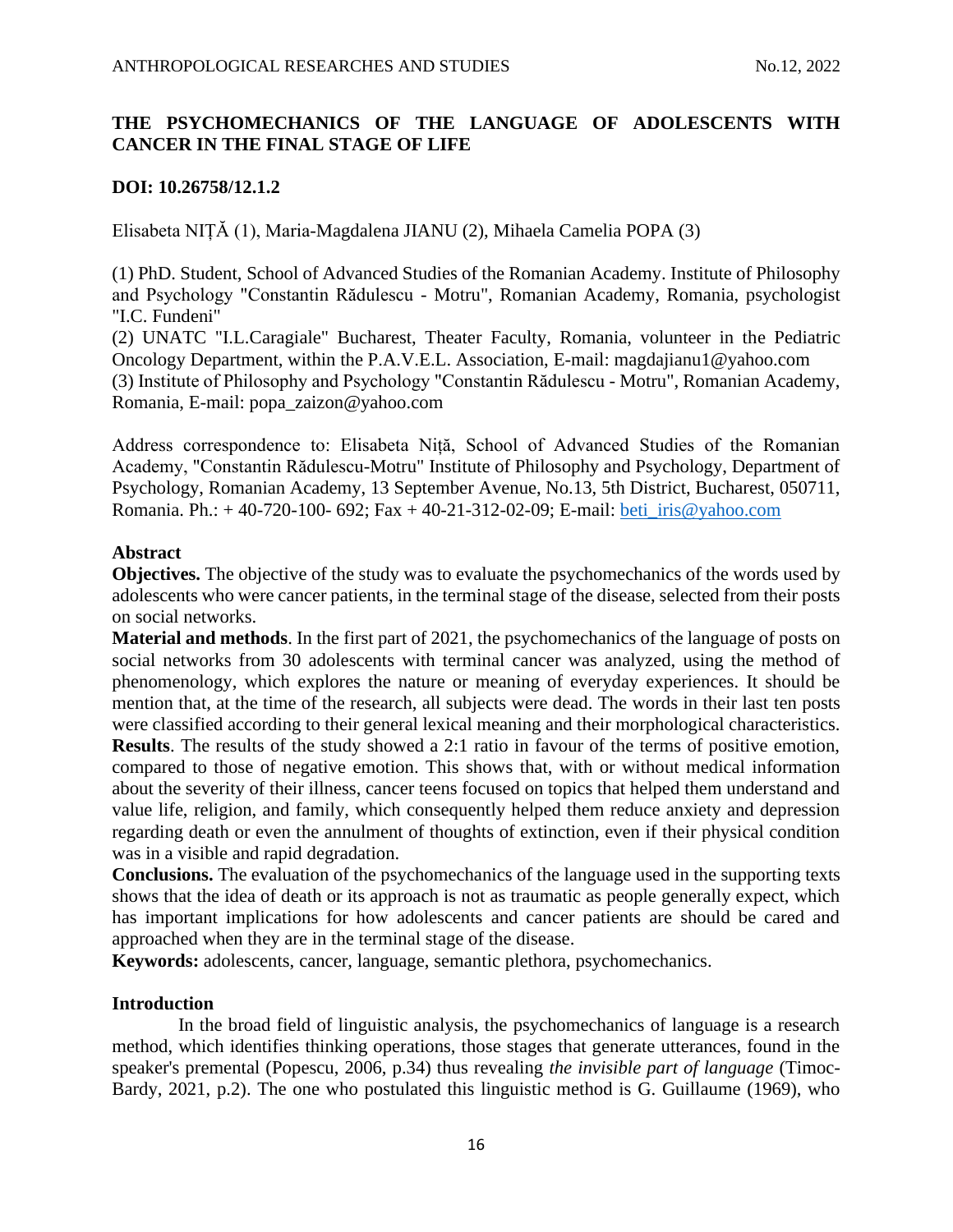starts the analysis from the idea that, prior to the speech, a time is set aside for organizing the statement, in its elements related to operations where it is selected, depending on communication intention, verb tense, types of nouns (concrete, abstract), adjectives, grammatical categories of speech parts, etc.

The linguistic act is, in the theory of G. Guillaume's psychomechanics, directed in 3 directions:

1.Basic vision (intention to communicate)

2.The mental decibel (through which intention becomes a concept)

3.The physical decibel (the concept is integrated, by logical reasoning, in concrete statements). (Popescu, 2006, p.132)

According to the developmental stage, adolescents gain independence, formulate their self-identity, strengthen their relationships, define their future role in life, school and social interactions that can cause physical and emotional changes. To cope with neoplastic disease, adolescents develop, over time, adaptive or maladaptive coping strategies, through which they manage their suffering and use resources to perform specific situational tasks (Bearison & Mulhern, 1994, p.42). The work with adolescents with cancer has stated that they face strong emotional stress, and the emotional coping skills they develop are based on the specific elements of the developmental stage, namely identity development, initiative in establishing relationships, independence in decision making (Coccia et al., 2018).

Terminal illness in adolescents is, for the specialists from the psychoeducational care team who work with them, an extremely difficult and contradictory challenge: they are dying, but by their nature and need for development they want to live. At the same time, they are worried about their lack of achievements, but they tell themselves that life goes on and they will have time to compensate for these momentary shortcomings. Although they think they should be immortal, they create extreme scenes, from which they generate tribulations and questions such as: how to say goodbye or how to communicate with the loved ones about their eventual disappearance, how to be remembered after death (or if they will be remembered after they die!), if they die in emotional isolation. These contradictions can become the sources of interventionist proposals from experts, including: communicating adolescents' concerns and wishes, honest and open discussions about how they would like to be treated, cared for and supported during their illness and how they want to be remembered after death; through them some *comfort* can be brought in the stage of death (Wiener et al., 2012).

In recent years, the development of existence in the online environment has made social networks tools that most teens use to track the lives and interactions of celebrities, colleagues and strangers and to build an online identity and personal brand (Masanet, Márquez, Pires, & Lanzeni, 2020).

## **Material and methods**

Through the method of phenomenology, which explores the nature or meaning of everyday experiences and through the psychomechanics of language, the last ten posts on social networks from 30 adolescents with terminal cancer (16 male and 14 female) were analyzed in 2021.

#### **Results**

The common denominator identified in at least one text of each subject is the use of religious-themed terms, which can be explained by the fact that, in general, in the case of life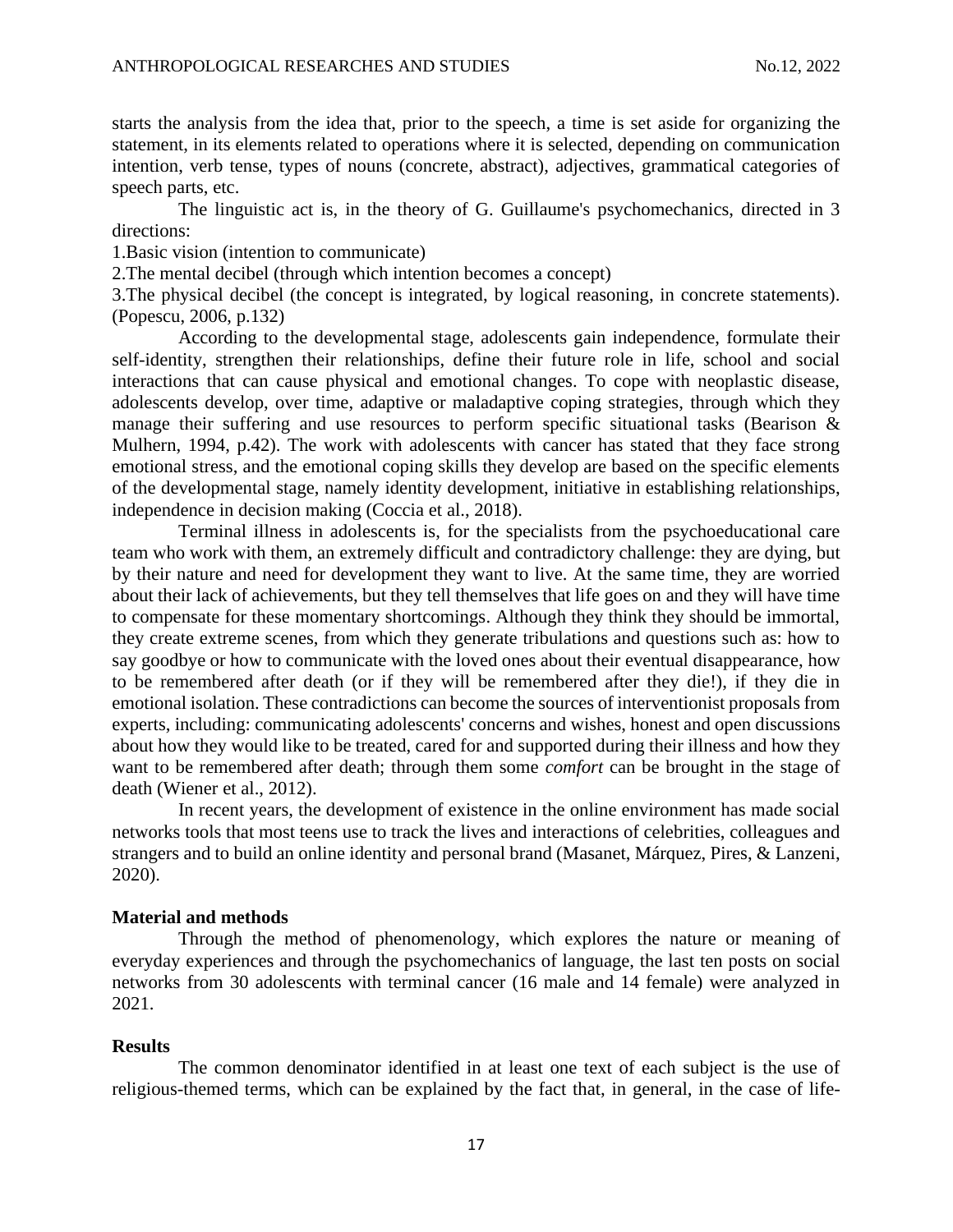threatening diseases, patients build their own universe, where they bring all the sacred props it could be an adjunct to them. For example, most support themselves emotionally, gaining strength by listening to the sermons of well-known Romanian clergymen (Father Arsenie Boca, Father Calistrat), saying prayers or conveying nouns such as: *church, icons, holiness of the saints, Happy Easter, Saint Nectarius, God by God*, the interjection *amen*. The utterances have the structure of a dialogued monologue, organized, in the teenager's premental, as messages full of sensitivity, through which he expresses his desires or gratitude to God:

"*Lord, thank you for waking me up. Please bless this day" (M., girl, 17 years old)!*

*"God, I have so many Reasons to thank you"! (C., boy, 17 years old)*

*"Are you okay? Bless God, and good remains. Are you sick? Bless God, and evil goes. Christ said happy for the poor in spirit, moved me. God heals you" (M, girl, 18 years old)*.

They are recorded recurrently, especially in the girls' texts and the religious proper nouns listed have an almost apotropaic force, being sine-qua-non for most adolescents during illness.

Also, although many of them were, at the dates when these messages are recorded on their pages on social networks, during very aggressive treatments, the morphological architecture of the texts proves the option for nouns with positive, relaxing semantics, such as: *motorcycle, car, sports, football, gymnastics, pizza, walking, travel, barbecue, painting, music* (*music is the medicine of my soul*- girl, 14 years old), *film* or for emotion-generating nouns, from the family or domestic spectrum, such as: *mother, child, sister,* (*there is no better friend than sisters* - girl, 10th grade), *brother, nature, cat, health, natural remedies, heart, mother's tears*, *advice* or nouns from the semantic plethora of *longing (moments*, *nostalgia, tear, memory, love, heart, boredom, suffering, picture*). The tones of the last texts are moderately optimistic, camouflaging enough melancholic notes, a fact suggested by the recourse to existential nouns, such as *life, purpose, travel, experience, life in words*, to those that call natural elements, such as *park, nature, rain, October*. The lexical theme of the *play* is represented, according to the developmental stage of the adolescents, by the spectrum of terms: *game, masks, park, joke*. From a syntactic point of view, nouns appear in simple constructions, avoiding circumstantial complements and, implicitly, the combination of nouns with specialized prepositions. The intrinsic motivation of their choice for summary organizations derives from the purpose of the communication, mainly enunciative, ascertaining or assertive. To these it is added a series of qualifying adjectives, with neutral meanings, such as *wonderful, obedient, special, the best, sincere*, but also with emotional semantics, as *humiliated, painful, ugly, cruel, the weakest, lost, healthy*.

The pronominal clutches identified in the supporting texts are part of the class of personal pronouns (*me, you*), of possessive ones (*mine: my new company / a hamster*), which denotes a subjective perception on the disease, as an individual event. Although it is limitedly represented, the class of adverbs is realized by the units *here- there, now- then, never, always, sometimes at once*, which, as a status relations, subsumes the general opposite tendency, being consubstantial to the verb tenses (past-future), by which suggests the temporal delimitation, in the minds of the authors, of the moment of the disease from the previous one.

At a frustrating level, statements on existential themes, such as sentences, words of the spirit, contain approaches to generally valid truths or are ample or reduced findings of fact: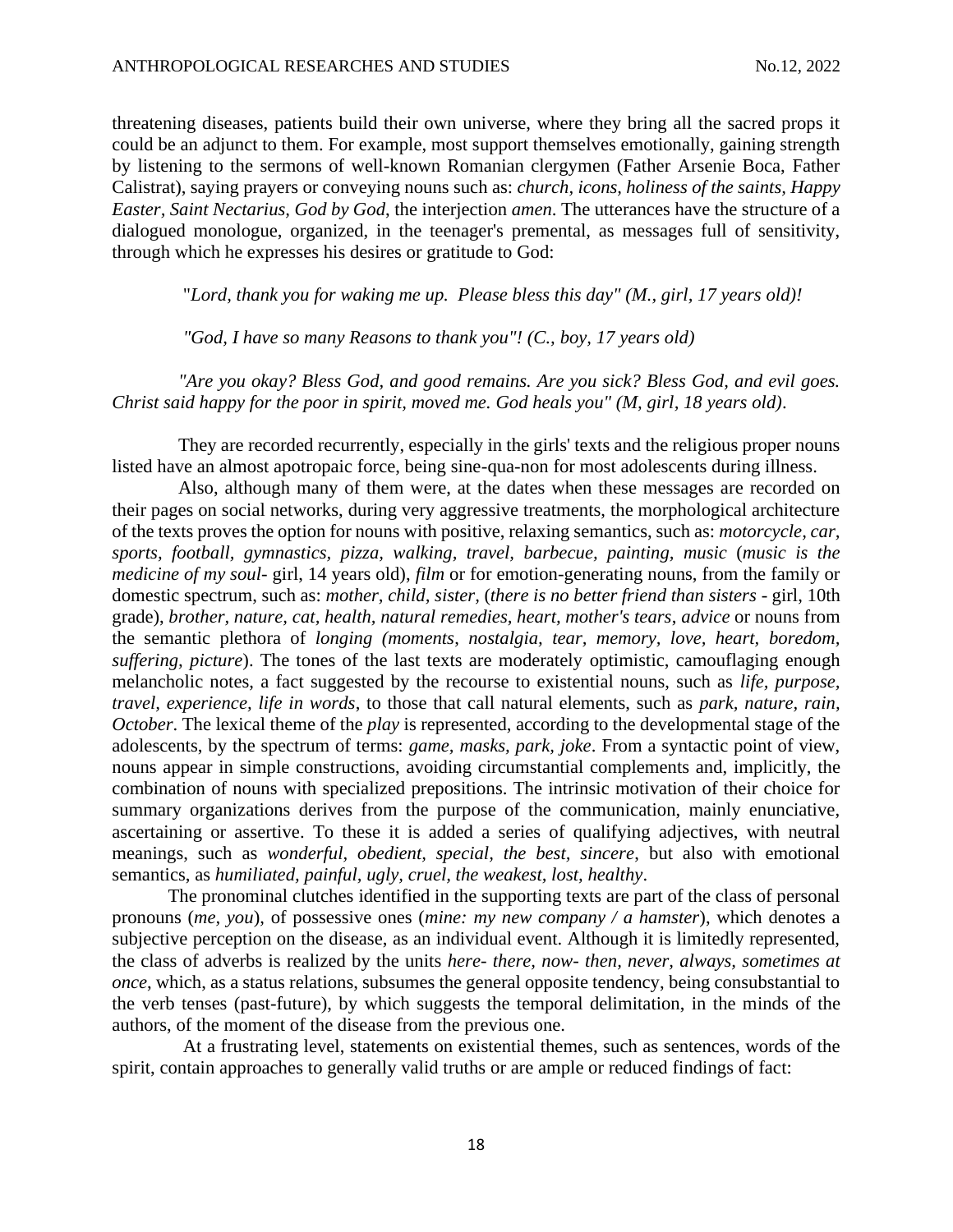"*How hard it should be, how painful it must be to fight for what it is important to you. In life, everything happens with a reason, the important thing is that you be strong and always keep your head up ... up" (D., boy, 16 years old)*.

The same subject is marked by the message and his presence at chemotherapy sessions: *again at treatment / ugly*. However, an assessment, by quantitative reference to the general themes of the statements in the investigated posts, provides information that these contexts related to illness, hospital, failure, loneliness, suffering are however limited, with a tendency to avoid topics, and, therefore, their camouflage by word.

At the verbal level, intuitive morphogenesis cannot be far from the subsidiary theme of the moment in their lives, betraying the experience with maximum intensity of each stage of their patients' lives. Thus, the verb *to love* is one of the most common, appearing either in declarative or descriptive contexts, related to family, especially *mother* or *colleagues*, such as:

*"Happy birthday, my heart / I love you with all my soul! Happy birthday, my mom! I love you so much! I love you, mom, it will always be the best treatment! Every day I tell my mother "I love you" so that I will not regret that I did not succeed" (M., girl, 13 years old).*

*"I love my mother with her, I'm not afraid in the world" (N., boy, 15 years old).*

*"Today, please, Holy Mother, enter my house and leave your blessing on your loved ones. Amen!" (L., girl, 16 years old)*

The verbal register is also marked by units with ascertaining meaning, such as: *he helped me, he taught me, he doesn't look*, through verbs sentiendi, that *I'm not afraid, to shout, to cry, I will regret, he moved*, through modal operators and aspectual, *as it should be, I began*, with verbs of absolute gratitude, *as thank you, I forgive you*, with verbs with a medical theme, *as treating, healing*, verbs of involvement or attitude, as *I did, I provoked*. Exemplify, in this sign, with the following statements:

"God is the greatest listener / there is no need to shout or cry because He hears the *weakest prayer of a sincere heart. One day I will return home and I will never leave again (last post, before his death- I., boy, 17 years old).*

*"I just saw you again and I already miss you. If only I could stop the time and those wonderful moments spent with you. But I've already been to the clinic for two days. But I feel I have to tell you that you are wonderful, to wish you health, many achievements and success in the new school year, as well as to thank the headmistress and the whole team of teachers and students. Good luck to everyone! With respect and nostalgia! I know I don't thank you often but when I do I do it in style" (I., boy, 17 years old).*

*Having* appeared used only once to express possession: "*What a photogenic hamster I have"! (A, girl, 13 years old)* and once again with ascertaining-declarative value: "*I have an angel in this world: my mother"(N, boy, 16 years old)*. The verb *to be* copulative describes moods or appears in descriptive contexts: "*Life is cruel, this is the childhood of a child with cancer"(A., girl, 17 years old)*. The initial aspect operator *follows*the architecture of a statement with deep meanings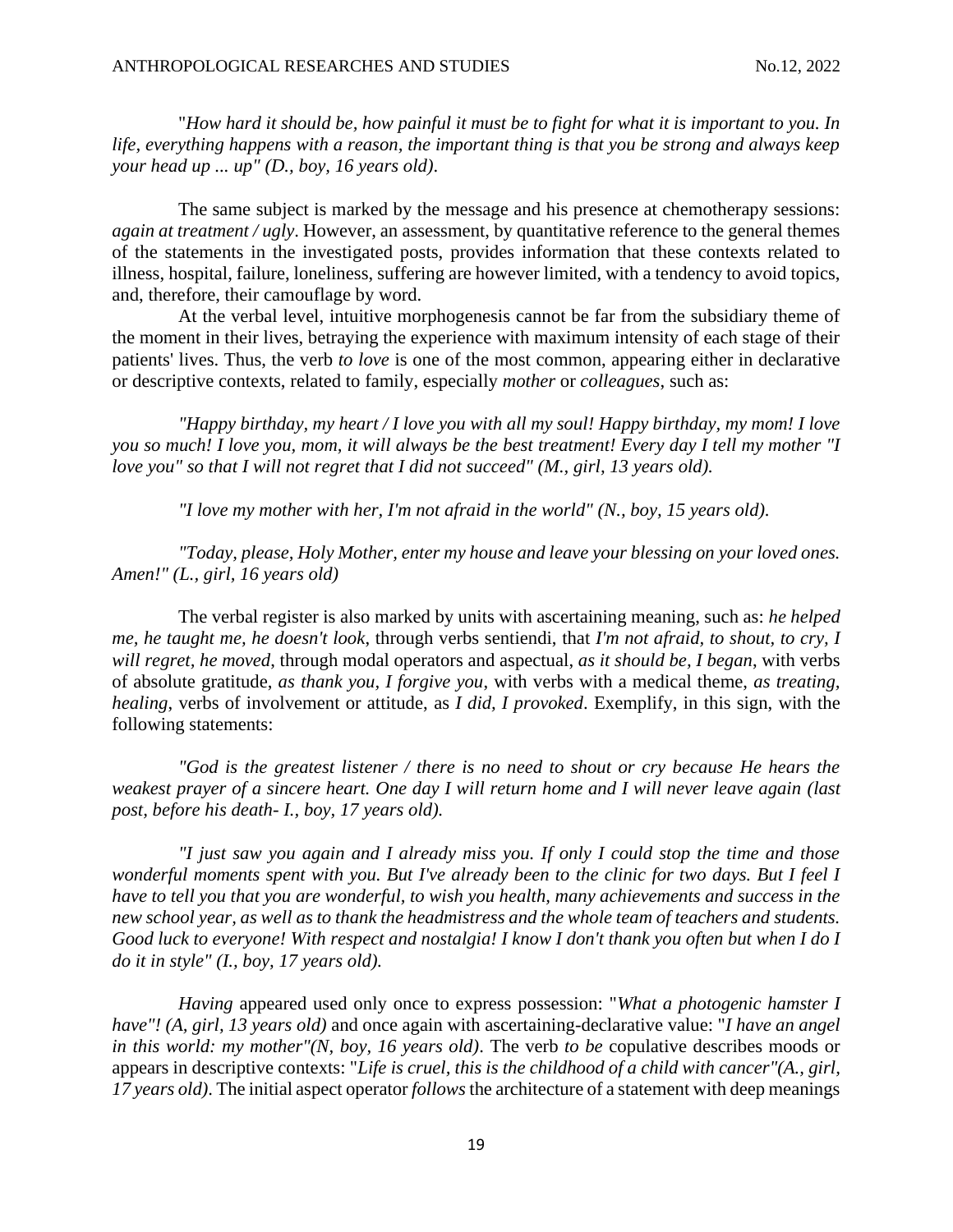for the author, more precisely it refers to one of the individual preferences for end-of-life care, preferences that can be explored and accompanied by specific interventions: "*Another obstacle follows ... I hope to be the last this time" (I., girl, 16 years old)*. Where contexts are accompanied by suprasegmental elements, such as photographs, the authors use descriptive verbs, which have become centers of necessary sections: "*I take a deep breath so as not to have a nervous breakdown and do something I will regret" (M., girl, 17 years old)*. Can be mentioned that the presence of negative verbal forms in the analyzed texts (*does not exist, I did not leave you, there is no need, do not look, do not do, I will not receive, I was not, do not allow them, are not better, do not I succeeded, I don't forget you*) is an effective indicator targeting the personal psychological feelings of adolescents, converted under the plethora of units with neutral or optimistic meanings. In this hermeneutic and reading key, the psychoeducational care team think that the general optimistic or neutral language of the investigated statements is the effect of an intentional elaboration, highlighting the natural physical decibel; and this is because teenagers know that Facebook will certainly offer them readers, spectators, in front of whom they must seem preoccupied with something other than disease. Also, the lyrics of some songs reproduced in the teen posts are also relevant to the suspicion of double language*: I was lost, fallen and humiliated / and I thought it was over for me / but a tender voice in my heart whispered / raised and walk / I'm with you / I didn't leave you.*

Given that that all the subjects whose last 10 posts were analyzed were known by the psychoeducational care team, being in the work teams in the hospital (in teaching-evaluation activities, artistic activities, recreational, etc., during the hospitalization having a manifestation positive towards their future), it can be considered that this is an almost general attitude towards disease and death, optimism being a present condition until the final moment, but also a coping strategy. It fully illustrates the meaning of the saying, hope dies last, coming from the myth of the Pandora's box!

#### **Discussions**

The contexts analyzed are short, they also contain playful and humorous elements, which, added to those that express anger, fear, body image, even the idea of death, demonstrate the hope and concern of adolescents with cancer to identify a meaning of their lives away from the hospital and disease.

 In the recent literature (Pahl, Wieder, & Steinberg, 2021), it is pointed out that, in general, adolescent cancer patients report levels of social connection in accordance with the healthy norms of the adolescent population, and subgroups with tumors of the central nervous system, present a higher risk of social isolation; at the same time, a 2020 article (Bradford, Walker, Cashion, Henney, & Yates, 2020) reports unmet needs for information about the long-term effects of cancer and access to activities and environments that support patients' well-being during treatment. In conclusion, future research needs to continue to focus on analyzing how the development, diversification of services and facilities can meet the needs of adolescents with cancer (Bradford et al., 2020). This is all the more necessary as, in adolescents with cancer, important issues in social interactions are issues related to personal privacy and controlled exchange of information, independence, identity formation, positivity.

Thus, a more comprehensive understanding of the psychosocial experiences of adolescents with cancer allows those who interact with them to provide more optimistic support (Nicole, Kirsty, Baken, & Bimler, 2021). The literature, scientific and unscientific, highlights that death is a possibility to open existence. And the thought of the moment of the end of life can be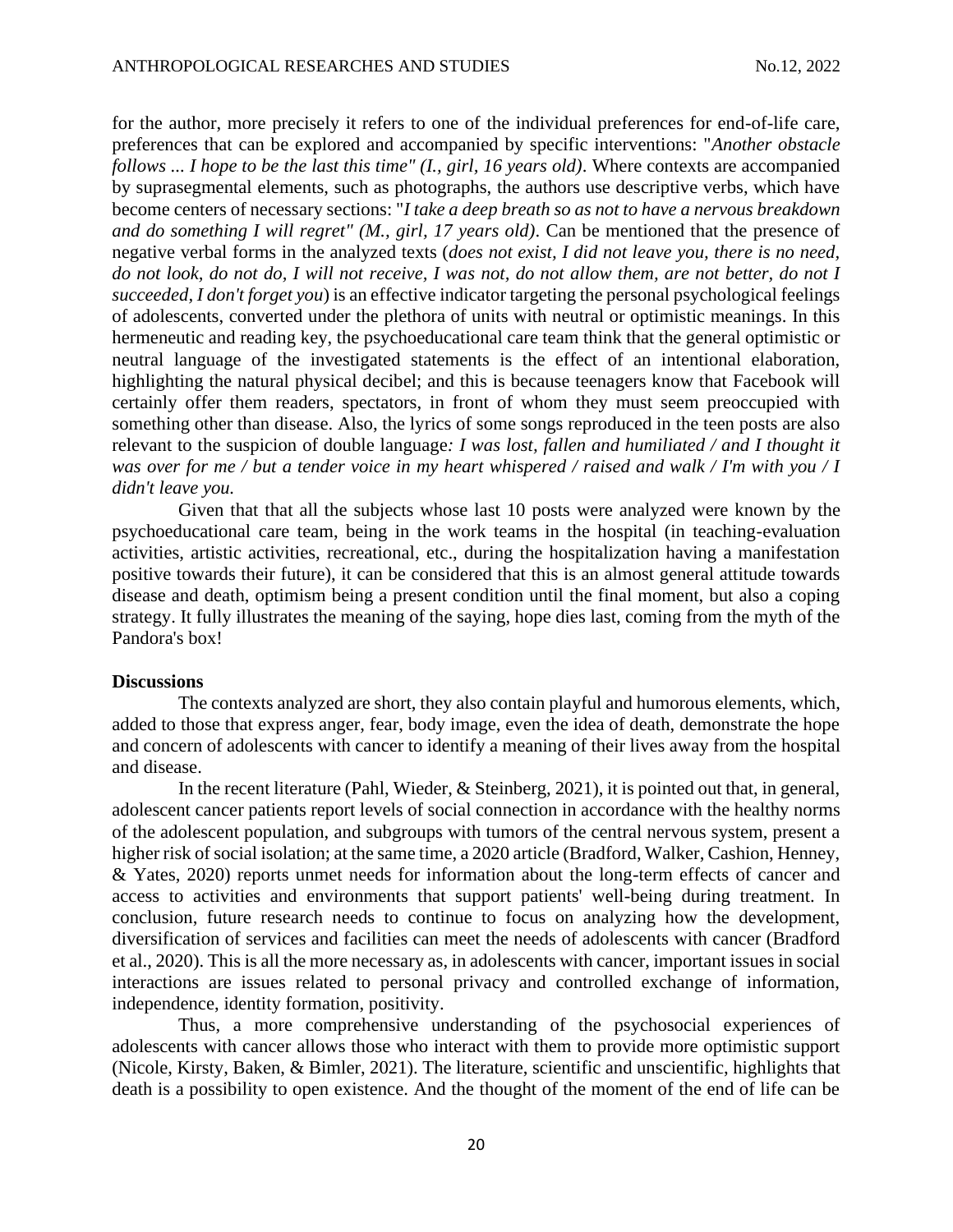one of the efforts that allow existence to reach integrity. The fear of death is a fundamental part of the human experience, with adults fearing the inevitability of pain and suffering and worrying that they will face the end on their own. Even the fear of death suggests that existence escapes its individuality (Zohreh, 2015). In adolescents, although the thought of death can cause considerable anxiety, new research suggests that real emotional experiences of death are more positive and less negative than people expect (Goranson, Ritter, Waytz, Norton, & Gray, 2017), as evidenced by this analysis in the current study. The approach of cancer concepts by adolescents with cancer, focusing on immediate or prospective personal goals can, however, maximize the quality of time spent with family and friends (Ciobanu, Lisița, Bradu, Derevenco, & Gutium-Hîrcîială, 2017).

The statements investigated are the expression of a special elaboration, to be read by an audience, in front of which the adolescent remains the brand he built and it is believed that the approach of death does not annihilate in the mind of any subject, regardless of age, the hope of a miracle that would bring him back to his pre-illness existence.

## **Conclusions**

The results of the study showed a 2:1 ratio in favour of the terms of positive emotion, compared to those of negative emotion. This shows that, with or without medical information about the severity of their illness, cancer teens focused on topics that helped them understand and value life, religion, and family, which helped reduce anxiety and depression regarding death or even the annulment of thoughts of extinction, even if their physical condition was in a visible and rapid degradation. From the evaluation of the psychomechanics of the language used in the supporting texts it results that the idea of death or its approach is not as traumatic as, in general, people expect.

The results of the study provide useful information for members of the care team in relation to the specific needs of the developmental stage of adolescents, namely the need for assertion, the need to belong, the desire for independence and individual manifestation, selfknowledge, development of emotional system. These findings can serve as elements with important implications for the way in which adolescents with cancer in the terminal stage of the disease are cared for and approached.

#### **Acknowledgements**

A summary of this paper was presented at the online international conference: *Individual, family, society - contemporary challenges, fourth edition, 6 to 7 October 2021*, Bucharest, Romania and published in the journal *Studii şi Cercetări de Antropologie*, No. 7/2021.

## **References**

- 1. Bearison, D. J., & Mulhern, R. K. (1994). *Pediatric Psychooncology Psychological Perspectives on, Children with Cancer*. New York: Oxford University Press, Inc.
- 2. Bradford, N., Walker, R., Cashion, C., Henney, R., & Yates, P. (2020). Do specialist youth cancer services meet the physical, psychological and social needs of adolescents and young adults? A cross sectional study. *European Journal of Oncology Nursing*, *44* (101709). https://doi.org/10.1016/j.ejon.2019.101709.
- 3. Ciobanu, O., Lisița, N., Bradu, A., Derevenco, C., & Gutium-Hîrcîială,D. (2017). *Îngrijiri paliative la copil Protocol clinic național [Palliative care in children National clinical protocol].* Ministerul Sănătății al Republicii Moldova. [Ministry of Health of the Republic